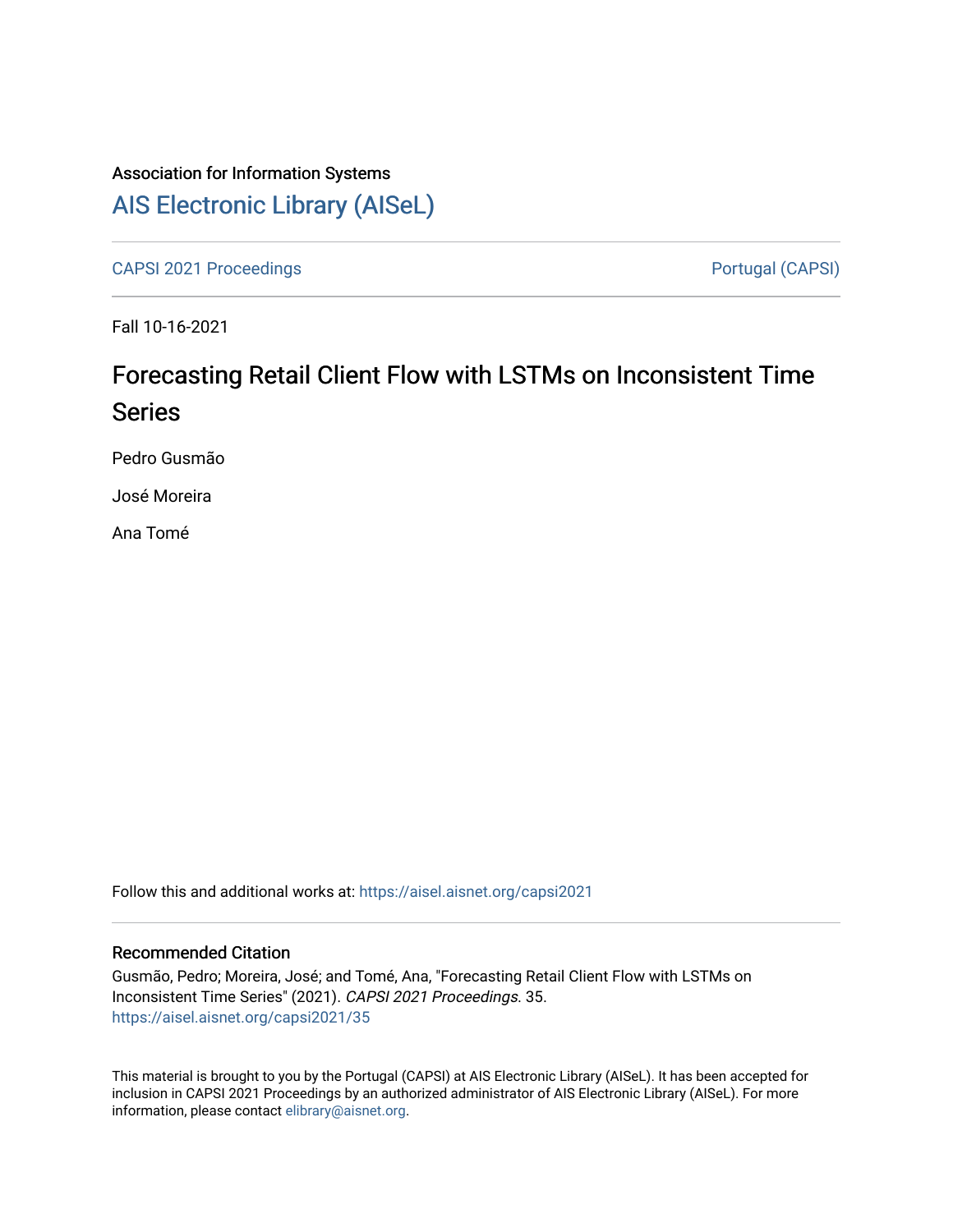## **Forecasting Retail Client Flow with LSTMs on Inconsistent Time Series**

Pedro Gusmão, José Moreira, Ana Tomé

#### *Abstract*

*An important variable in retail future planning is forecasting client flow in stores. This research aims at introducing two Long Short-Term Memory network architectures for time series forecasting of client flow in retail stores. These models are allied with three main data preprocessing approaches: a data imputation method that standardizes store schedules; a harmonic regression method that captures and removes the seasonal and trend components of the time series and a sliding window sampling method to construct the network's training phase. Results were not extensively optimized but the framework leaves an open door for further improvements.*

*Keywords: Neural Networks; Long Short-Term Memory; Time Series Forecasting; Data Imputation; Sliding Window.*

#### **1. INTRODUCTION**

Client flow forecasting can help retail companies optimize labor planning and, thus, reduce costs. However, the recording of data done by companies can be quite inconsistent or the working schedules can vary immensely.

This work experiments with two data preprocessing methods for dealing with univariate time series (TS) data of two retail stores, one aims to mitigate store schedule inconsistencies and the other tries to ease the models' forecasting task. The evaluated models are two Long Short-Term Memory (LSTMs) networks as they were created for modelling sequential data (Hopfield, 1982).

#### **2. BACKGROUND**

#### *2.1. Time Series*

TS is a genre of data that is present in many fields such as astronomy, signal processing and other subjects that deal with temporal measurements. TS data is frequently collected in areas that employ forecasting tasks, for example, meteorology with weather forecasting or seismology with earthquake predictions.

Technically, a TS is any collection of values  $x(n)$  observed at successive points in time n. In order to better understand TSs and aid forecasting processes, it is common to separate them in individual components, such as: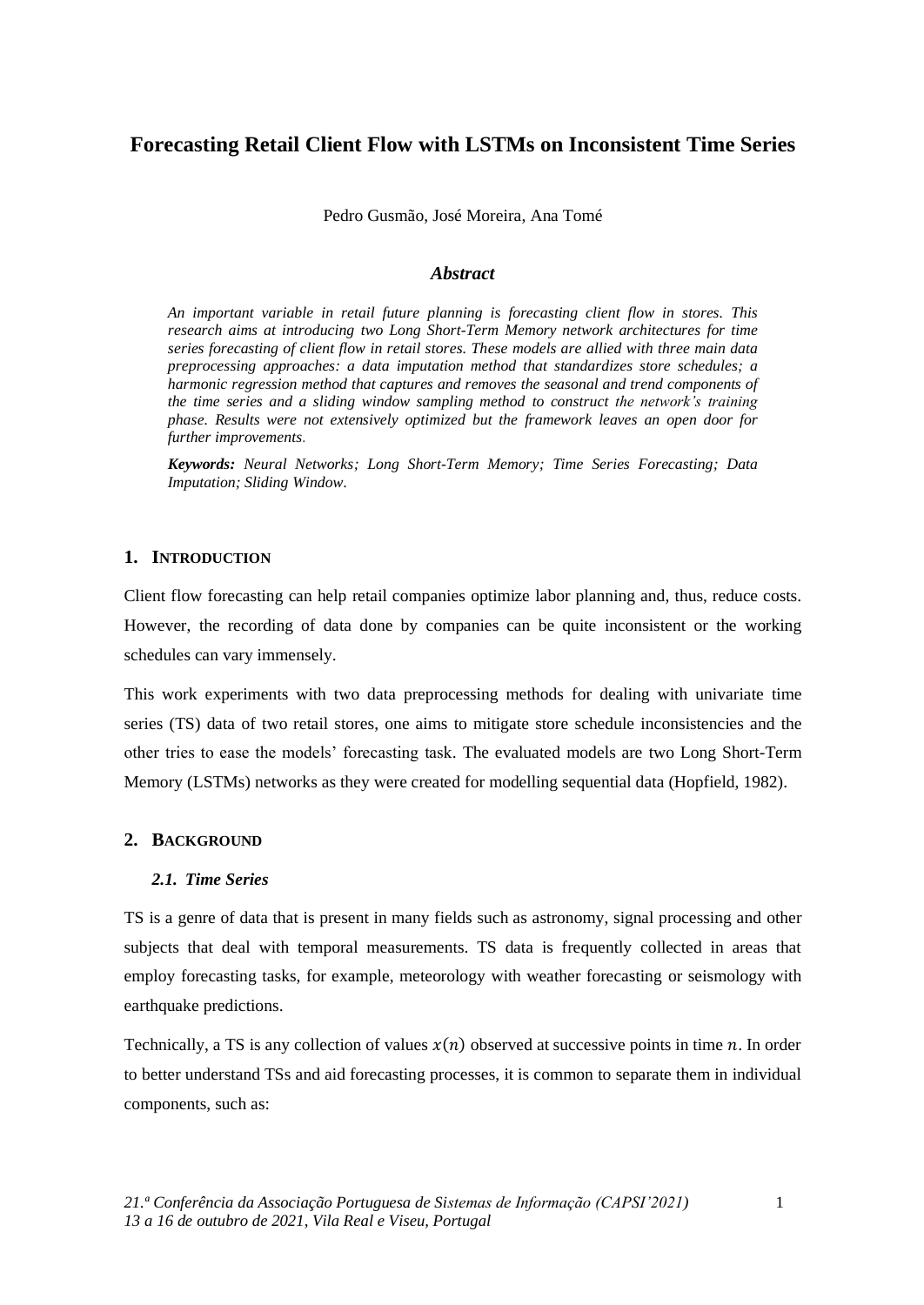- **Trend-Cycle**  $(m(n))$ : a trend is characterized by when there is a long-term rise or drop in the data, it does not need to be linear, and it can change directions. A cyclic pattern refers to periodic fluctuations that are not of fixed period (not to be confused with seasonality). Cycles can be shorter than a calendar year but commonly describe longer term behaviours (more than a year). Cycle is usually considered to be merged with the trend component;
- **Seasonal**  $(s(n))$ : seasonality takes place when the data demonstrates periodic fluctuations that usually occur in particular calendar seasons that recur (e.g., coat sales increase in the winter);
- **Noise**  $(\varepsilon(n))$ : represented by irregular random sources of level variations or fluctuations.

Then, presupposing an additive model, a TS  $x(n)$  can be mathematically represented as

<span id="page-2-0"></span>
$$
x(n) = m(n) + s(n) + \varepsilon(n)
$$
 (1)

<span id="page-2-1"></span>at time  $n \in \{0, 1, 2, ..., N-1\}$  with N being the length of the TS.

#### *2.2. Detrending and Deseasonalizing with Harmonic Regression*

Certain statistical qualities in TSs can be crucial to create skillful forecasts. Stationarity is one of those desired features (Oliver & Gujarati, 1993). A TS is stationary when its observations are not time-dependent, meaning that they are not greatly described by any trend or seasonality. Therefore, a way to aim for stationarity is by removing those components. For that goal, a harmonic regression, i.e., a linear regression with trigonometric terms, over Fourier terms can be used. In (Dong, Yang, Reindl, & Walsh, 2013), it is shown that there is a higher probability of achieving stationarity with such a method than with other popular methods.

Fourier terms are sine and cosine pairs where each represents one seasonal pattern. This means that if a TS is defined by several seasonal patterns, then the same number of terms must be included in the model. This is useful as high-frequency TSs are prone to demonstrate multiple seasonalities.

A linear trend can be expressed by a simple linear regression (Hyndman & Athanasopoulos, 2018), such as,

$$
m(n) = \beta_0 + \beta_1 n \tag{2}
$$

with *n* being the regressor,  $\beta_0$  being the intercept and  $\beta_1$  being the slope. In (Taylor & Letham, 2018), it is demonstrated that a seasonal component  $(s(n))$  described by a single seasonal period  $(z)$  can be captured through a harmonic regression over Fourier terms, mathematically,

$$
s(n) = \sum_{k=1}^{K} \left( a^{(k)} \cos\left(\frac{2\pi k n}{z}\right) + b^{(k)} \sin\left(\frac{2\pi k n}{z}\right) \right) \tag{3}
$$

2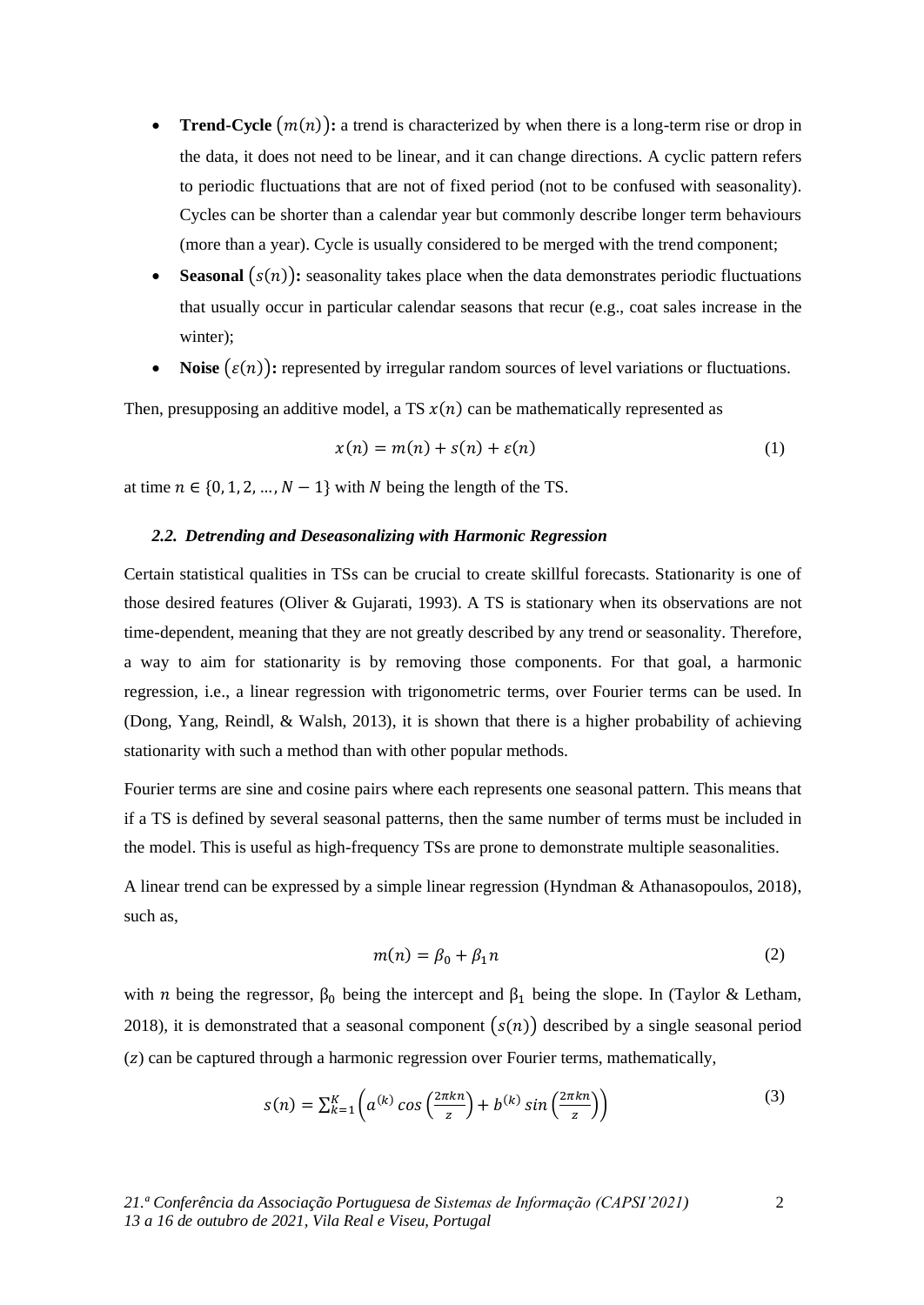where  $K$  is a smoothing factor, increasing it allows for more fluctuating seasonal patterns, and  $\alpha$ and  $b$  are the regressors.

Considering the additive model (Equation [\(1\)\)](#page-2-0), the two last equations can be combined to capture both trend and seasonality components. For example, assuming  $K = 1$ , a TS  $x(n)$  that is described by two seasonal patterns with periods  $z_1$  and  $z_2$  may be expressed by

$$
x(n) = \beta_0 + \beta_1 n + \beta_2 \cos\left(\frac{2\pi n}{z_1}\right) + \beta_3 \sin\left(\frac{2\pi n}{z_1}\right) + \beta_4 \cos\left(\frac{2\pi n}{z_2}\right) + \beta_5 \sin\left(\frac{2\pi n}{z_2}\right) + \varepsilon(n) \tag{4}
$$

Then, by removing the calculated trend and seasonality the forecasting model is left to approximate only the residual component  $\varepsilon(n)$ , i.e.,

<span id="page-3-0"></span>
$$
\varepsilon(n) = x(n) - \left(\beta_0 + \beta_1 n + \beta_2 \cos\left(\frac{2\pi n}{z_1}\right) + \beta_3 \sin\left(\frac{2\pi n}{z_1}\right) + \beta_4 \cos\left(\frac{2\pi n}{z_2}\right) + \beta_5 \sin\left(\frac{2\pi n}{z_2}\right)\right) \tag{5}
$$

An important assumption of this model is that the seasonal periods  $(z)$  are previously known, which may not always be the case. A valid approach for finding out the most relevant periods is through the application of a Fast Fourier transform (FFT) on the TS in question. A FFT is an algorithm that computes the Discrete Fourier transform converting the TS from a time domain representation to a frequency domain representation.

#### *2.3. Long Short-Term Memory Network*

For the convenience of the reader, the LSTM internal processes are reviewed. A LSTM unit has three main concepts:

- The cell state  $c_t$ , that consists of an encoded version of the information gathered from all the previously processed steps;
- The hidden state and output  $h_t$ , which is similar to the cell state but its information is more focused on the previous step;
- Three gating mechanisms. An input gate  $(i_t)$  that determines what information from the candidate memory  $(\tilde{c}_t)$  should be appended to the cell state. A forget gate  $(f_t)$  that determines what information should be removed or "forgotten" from the cell state  $(c_t)$ . Lastly, an output gate  $(o_t)$  that controls which values from the cell state  $(c_t)$  should be appended to  $h_t$ .

The unit can be expressed in three steps, where all gates and the candidate memory share the same format. They all deal with a combination of the input  $x_t$ , the previous output  $h_{t-1}$  and their own learnable weights  $W$  and  $R$ . As a first step let the forget gate be defined as

$$
\boldsymbol{f}_t = \sigma \big( \boldsymbol{W}^{(f)} \boldsymbol{x}_t + \boldsymbol{R}^{(f)} \boldsymbol{h}_{t-1} + \boldsymbol{b}^{(f)} \big), \tag{6}
$$

3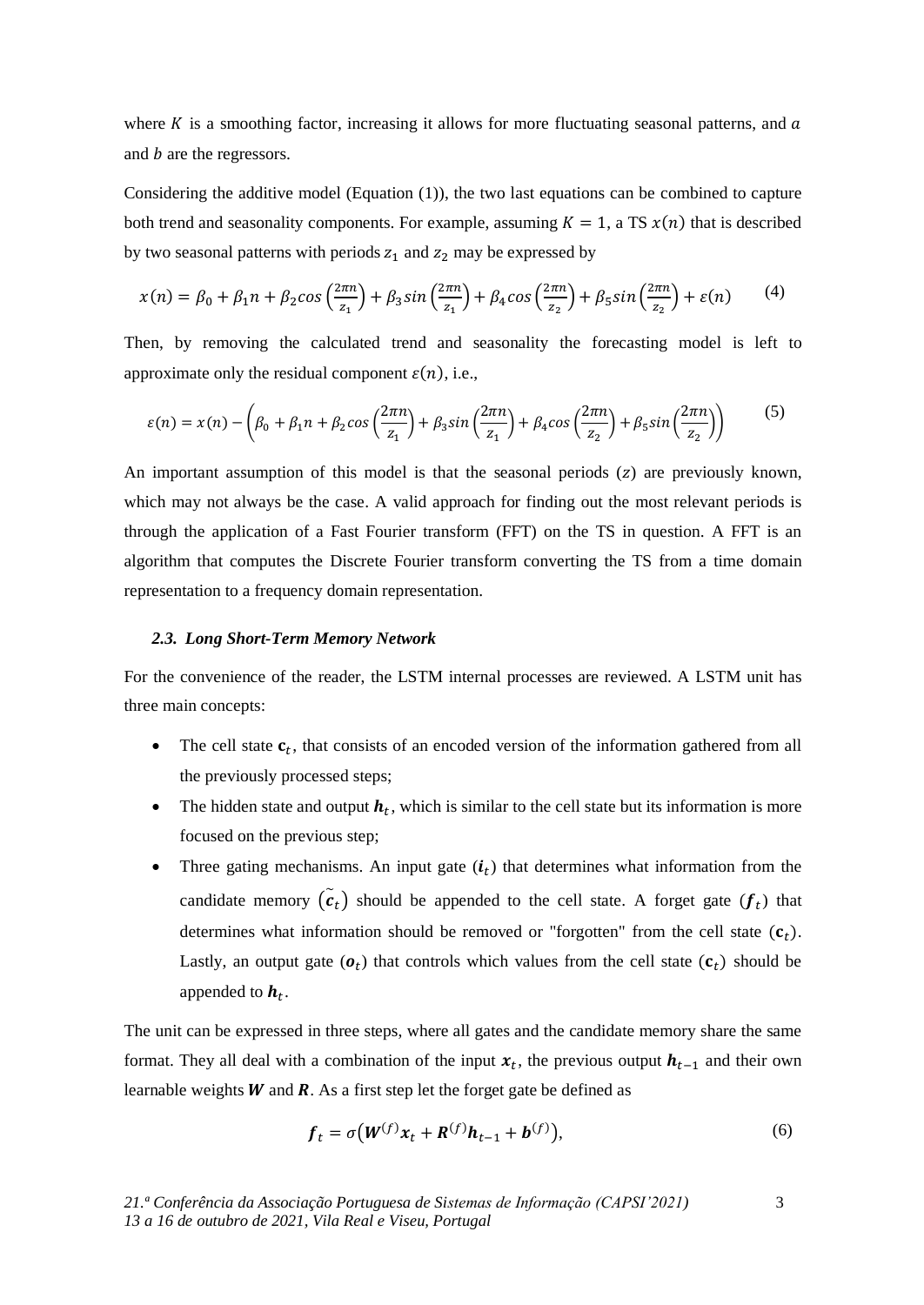The symbol  $\sigma$  refers to the sigmoid function, that transforms all values into [0,1]. If the values are close to zero, the data is to be removed, and if they are close to one, then it is to be kept.

In the second step, the unit decides what information is to be appended to the cell state  $(c<sub>t</sub>)$ . The input gate  $(i_t)$  is built to decide which values should be added and the new candidate values  $(\tilde{c}_t)$ for the cell state are created. Formally,

$$
\boldsymbol{i}_t = \sigma \big( \boldsymbol{W}^{(i)} \boldsymbol{x}_t + \boldsymbol{R}^{(i)} \boldsymbol{h}_{t-1} + \boldsymbol{b}^{(i)} \big) \tag{7}
$$

$$
\tilde{c}_t = \tanh\left(\boldsymbol{W}^{(\tilde{c})}\boldsymbol{x}_t + \boldsymbol{R}^{(\tilde{c})}\boldsymbol{h}_{t-1} + \boldsymbol{b}^{(\tilde{c})}\right),\tag{8}
$$

After this, the cell state is updated from  $c_{(t-1)}$  to  $c_{(t)}$  with the element-wise product,

$$
c_t = \tanh(f_t \odot c_{t-1} + i_t \odot \widetilde{c}_t), \tag{9}
$$

The last step assembles the unit's output  $h_t$ . First, the output gate decides through the sigmoid which values of the updated cell state should be carried on in the hidden state  $h_t$ . Then, the element-wise product to apply that is done. Mathematically,

$$
\boldsymbol{o}_t = \sigma \big( \boldsymbol{W}^{(o)} \boldsymbol{x}_t + \boldsymbol{R}^{(o)} \boldsymbol{h}_{t-1} + \boldsymbol{b}^{(o)} \big) \tag{10}
$$

$$
\boldsymbol{h}_t = \boldsymbol{o}_t \odot \boldsymbol{c}_t,\tag{11}
$$

The training of standard ANNs is done using the backpropagation algorithm. However, an extension is necessary for a RNN such as the LSTM. For that goal, the backpropagation through time (BPTT) algorithm was developed (Gers, Schmidhuber, & Cummins, 2000).

#### **3. CASE STUDY AND DATA PREPARATION**

The data used in the experiments are univariate half-hourly TSs [\(Figure 1](#page-5-0)**Error! Reference source not found.**) that belong to two retail stores (A and B). Store A presents records between 2015-01-02 and 2019-07-23. Concretely, 1649 days were recorded between those dates as 14 days are missing (e.g., Christmas days). On the other hand, store B has 976 days registered between 2017-06-12 and 2020-10-18 (248 missing days). It is also worth noting that the schedules in both stores were not the same in all the registered days.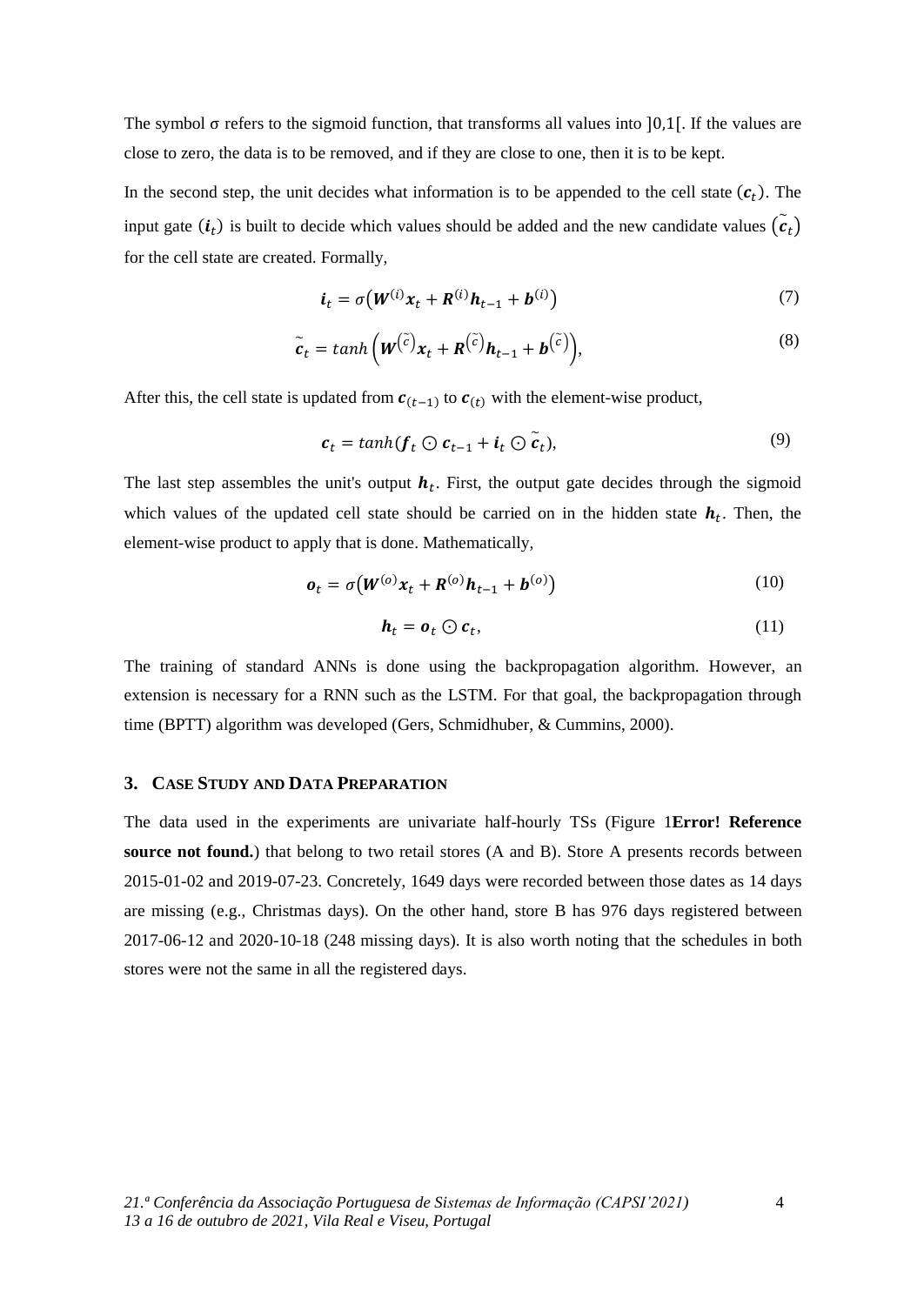

Figure 1 – Client flow in store A (first 1400 observations).

<span id="page-5-0"></span>The objective is to predict the number of client entries in the last 30 registered days using only past observations of that same variable. The TSs are, therefore, divided into train<sup>1</sup> and test set. For store A the test set (692 observations) begins in 2020-06-23 and for store B the test set begins in 2020- 09-19 (746 observations), observations before those dates form the training set. It should be mentioned that store B displays the effect of the COVID-19 lockdown [\(Figure 2\)](#page-5-1) which might influence forecasting results.



<span id="page-5-1"></span>Figure 2 – The effect of the COVID-19 lockdown starts near the beginning of March and lasts until the end of April.

#### *3.1. The Sliding Window Method*

In TS forecasting, future values have their basis on their past values. Because of this, the problem of forecasting is classified as a specific regression problem, an autoregression. In ML, regression is a type of supervised learning problem that refers to discrete outputs. In this context, supervised learning refers to adjusting a model by comparing the forecasted values with the real values. This adjustment is possible with a TS' past values and, as such, the data can be framed in that way.

<sup>&</sup>lt;sup>1</sup> In the descriptions of the data preprocessing methods the term TS is sometimes used in reference it to its train set.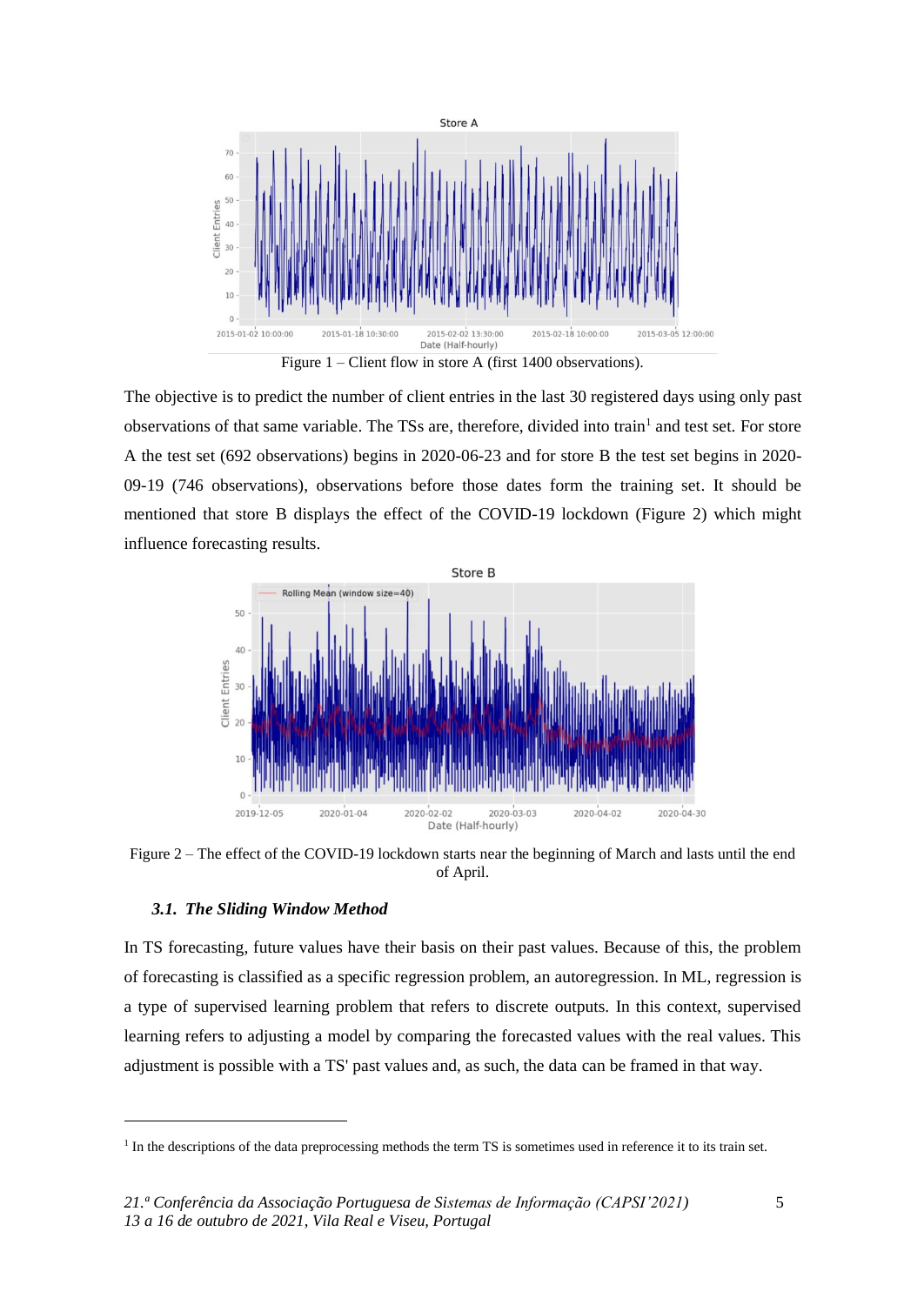The sliding window sampling method [\(Figure 3\)](#page-7-0) was the chosen approach and it consists in transforming the data into several fixed-size combined input and output. For that, three parameters are considered:

- 1. The stride  $s$  in which the window is to be slid.
- 2. The number of lagged values  $p$  in the input;
- 3. The number of values in the outputs that is equal to the forecast horizon  $H$ .

As this research studies univariate TS problems, then, the inputs are scalars from vectors  $x_t$ defined as

$$
\mathbf{x}_t = (v(j - p + 1), v(j - p + 2), \dots, v(j))^T, \tag{12}
$$

that were formed by embedding  $p$  samples using the sliding window. Where  $v(j)$  can either represent a TS,  $x(j)$ ,  $j \in p-1, ..., J-M-1$ , where *J* is the number of training records, or, if the trend and seasonality were removed through the harmonic regression (e.g., Equation [\(5\)](#page-3-0)), its residual component  $\varepsilon(j)$ . The outputs  $y_t$  are similarly defined as,

$$
\mathbf{y}_t = (v(j+1), ..., v(j+H)),
$$
\n(13)

Knowing this, the number of training samples  $g$  created by the sliding window method on some TS is given by  $q = I - p - H + 1$ .

It is worth noting that just as  $H$ ,  $p$  is a sensitive parameter. While windows with few lagged values may prove to have insufficient information, large windows can increase complexity and reduce the network's learning capabilities. Therefore, if the architecture of the forecasting model allows, various  $p$  values should be tested. In this work, the stride  $s$  was set to 1 in every experiment in order to maximize the number of training samples.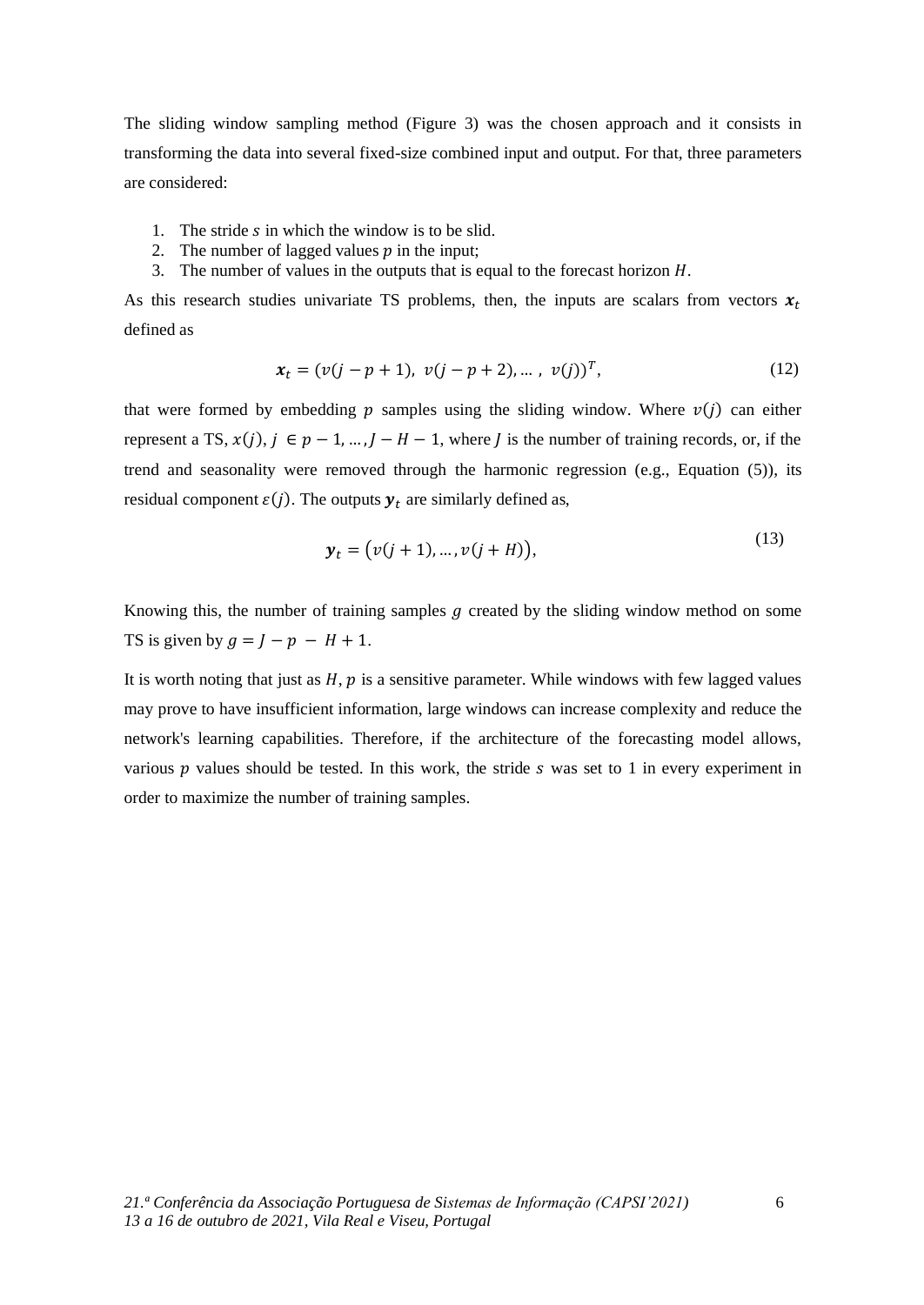

<span id="page-7-0"></span>Figure 3 – The sliding window technique in training. Adapted from: (Paoli, Voyant, Muselli, & Nivet, 2010)

#### *3.2. Standardizing the Store Schedules*

As mentioned, the schedules in the stores may vary from day to day. Since the forecasting problem is modelled as a univariate forecasting problem no contextual information is given and that includes information regarding schedules. Thus, the model does not know for what half-hours in the day it is trying to predict. A solution can be achieved with schedule standardization by constraining the TSs to a specified schedule. For that, missing samples are imputed and extraneous samples are removed.

So that data integrity is not greatly threatened the chosen schedule is the schedule that is most frequent. Curiously, both stores have the same most frequent schedule, which is from 09:00:00 to 21:00:00 (25 samples). As it is of low complexity, linear interpolation was the chosen imputation method. For all the standardized TSs,  $H = 750$  as it corresponds to 30 days with 25 samples each. This standardization, however, originates two drawbacks. First, the forecasting model is forced to forecast a predefined schedule. In second, during the evaluation phase imputed entries cannot be considered and, as such, complexity rises in comparing results with unstandardized TSs.

One option that counters the first drawback is creating more forecasting models that fill remaining schedules with predictions. This, however, is not explored in this work.

Regarding the second point, in order to compare forecasting performance with the imputed versions it should be known that artificial samples and samples that are outside the 09:00:00 to 21:00:00 schedule are invalid for evaluation. Knowing this, store A possesses 679 valid observations and store B possesses 743 valid observations.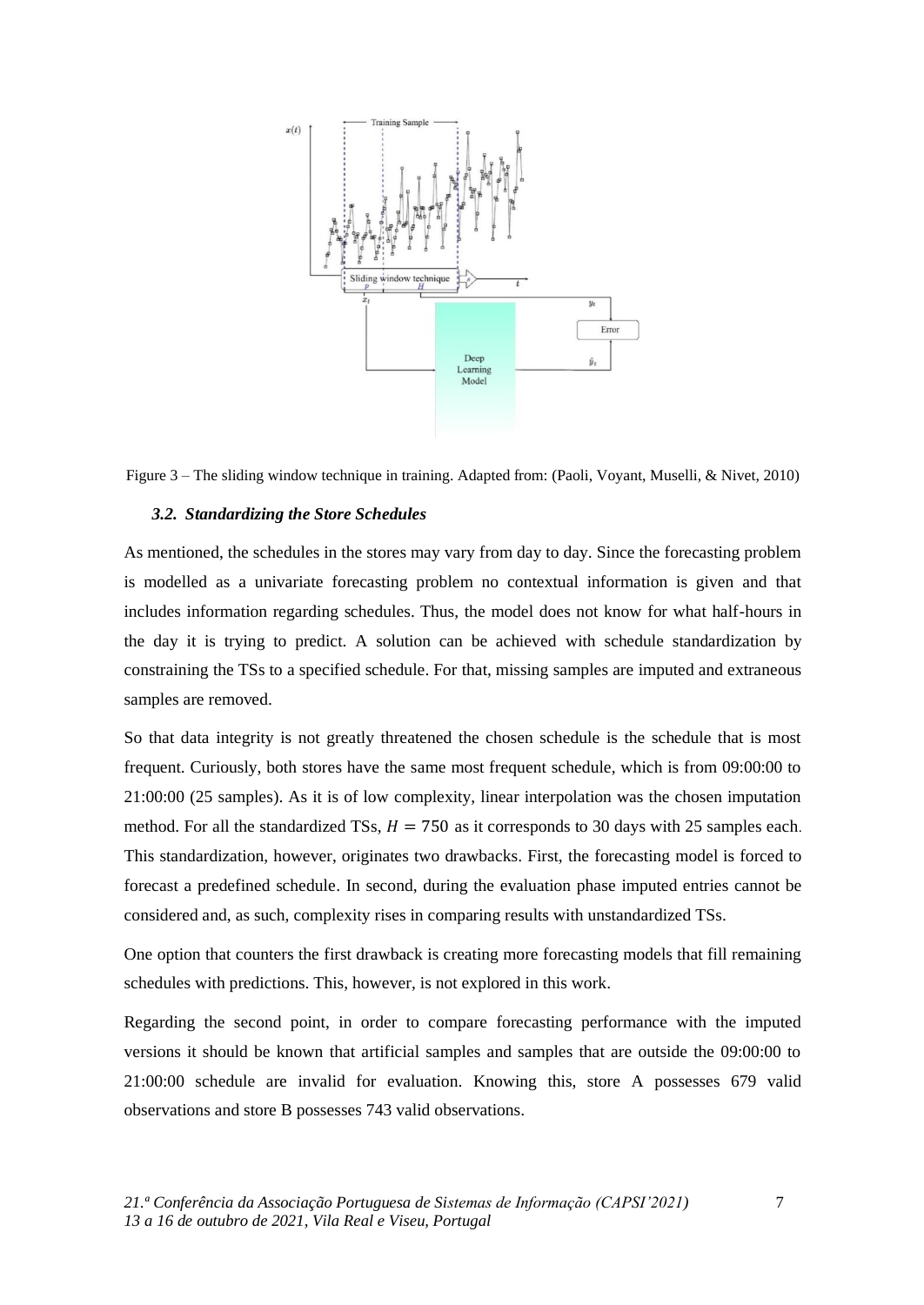#### *3.3. Discovering the Seasonal Periods*

There are two prerequisites in order to use the harmonic regression method presented in subsection [2.2:](#page-2-1)

- 1. The TSs schedules must be standardized;
- 2. The relevant seasonal periods must be discovered.

The first condition is satisfied with the already described standardization method. The second is met by applying  $FFTs<sup>2</sup>$  to the TSs and observing the corresponding plots. For both of the standardized TSs two seasonal periods are dominant, a daily and half-daily period [\(Figure 4\)](#page-8-0), i.e.,  $z_1 = 25$  and  $z_2 = 12.5$ .



Figure 4 – Store A FFT plot.

#### <span id="page-8-0"></span>**4. EXPERIMENTAL SETUP**

This section further details the data preprocessing methods and the technologies used to develop the DL models.

#### *4.1. Technology and Libraries*

The neural models and related operations were developed using Python 3.7.9 with the following libraries:

- *Pandas*<sup>3</sup> was used to extract the data, split the data into train and test sets and to apply the imputation method;
- *Numpy*<sup>4</sup> provides efficient and optimized functions to deal with multidimensional arrays. It was used in various phases;
- *Scikit-Learn*<sup>5</sup> was used for the preprocessing harmonic regression model;

<sup>2</sup> This method should not be used if the TS has a highly expressive trend.

<sup>3</sup> [pandas.pydata.org](https://pandas.pydata.org/)

<sup>4</sup> [numpy.org](https://numpy.org/)

<sup>5</sup> [scikit-learn.org](https://scikit-learn.org/stable/)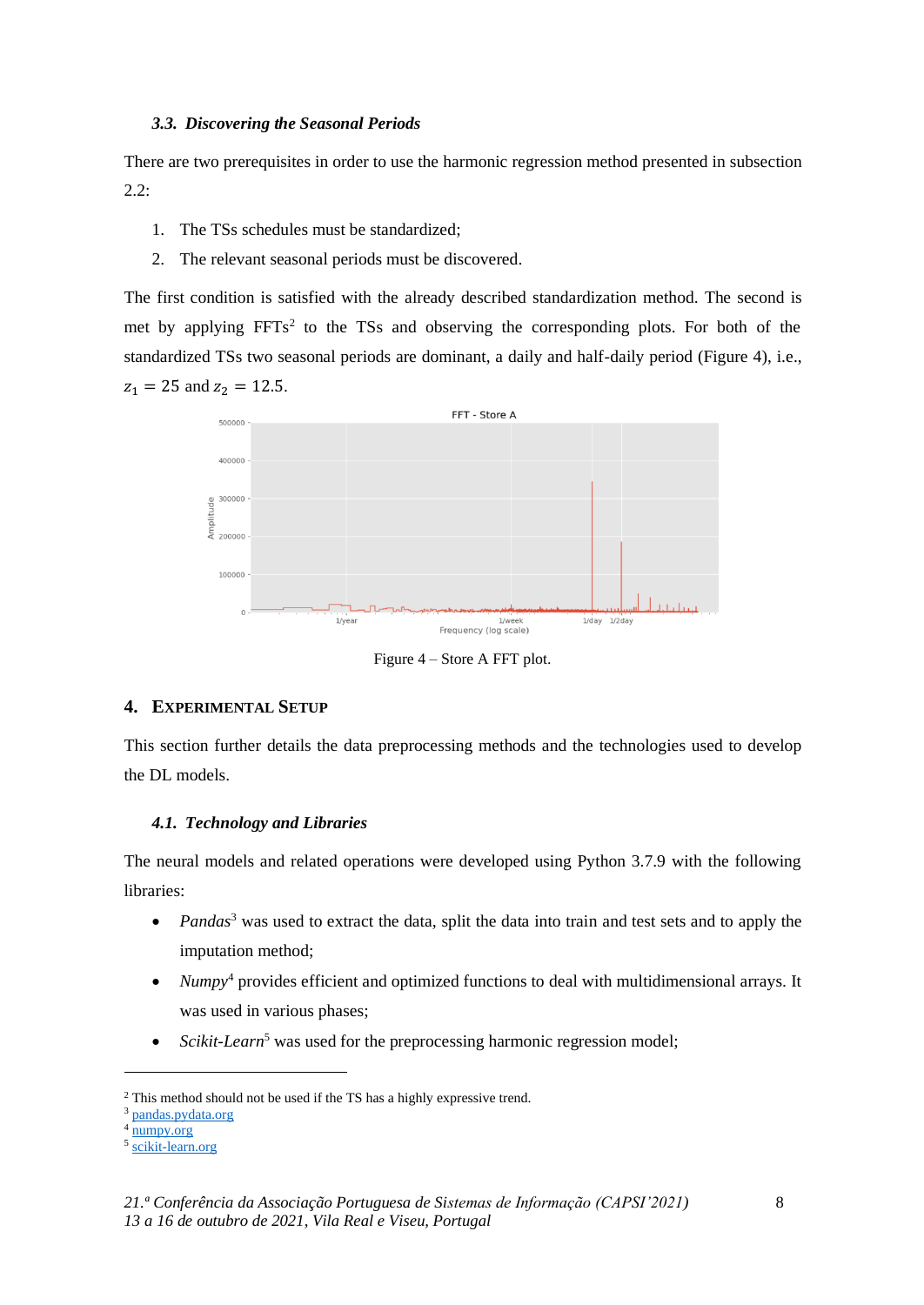• *TensorFlow*<sup>6</sup> , developed by the *Google Brain Team*, is an open-source library for distributed numerical and auto-differentiable computations. These computations are the primary support for many developed deep learning algorithms. It was initially implemented in C++, but a native Python API is also available.

The Tensorflow module has a sub-module containing an API for the Keras library and provides a user-friendly interface to compose various deep learning models.

#### *4.2. LSTM Forecasting Model Architectures*

So that a LSTM model provides a multi-step forecast with a horizon  $H$  two possibilites are considered in this work [\(Figure 5\)](#page-9-0).

The first option (LSTM-1) consists in having a linear fully-connected layer (FC) with  $H$  units acting as the output layer (Wang, Zhu, & Li, 2019 and Masum, Liu, & Chiverton, 2018). In this output layer, every unit is connected to every element in  $\bm{h}_t.$  Thus, a forecast  $\widehat{\bm{y}_t}$  is described by,

$$
\widehat{\mathbf{y}_t} = \mathbf{W}^{(d)} \mathbf{h}_t + \mathbf{b},\tag{14}
$$

where  $h_t$  is a reduced context representation of  $x_t$  outputted from the LSTM layer at the last processing step  $t = p - 1$ ,  $W^{(d)}$  is the weights of the FC layer and **b** is the bias parameter. This architecture is more popular in classification problems (Rao, Huang, Feng, & Cong, 2018).



<span id="page-9-0"></span>Figure 5 – a) The first LSTM model architecture (LSTM-1). The LSTM blocks represent one LSTM unit unrolled through  $t$ . b) The second LSTM model architecture (LSTM-2).

<sup>&</sup>lt;sup>6</sup> [tensorflow.org](http://www.tensorflow.org/)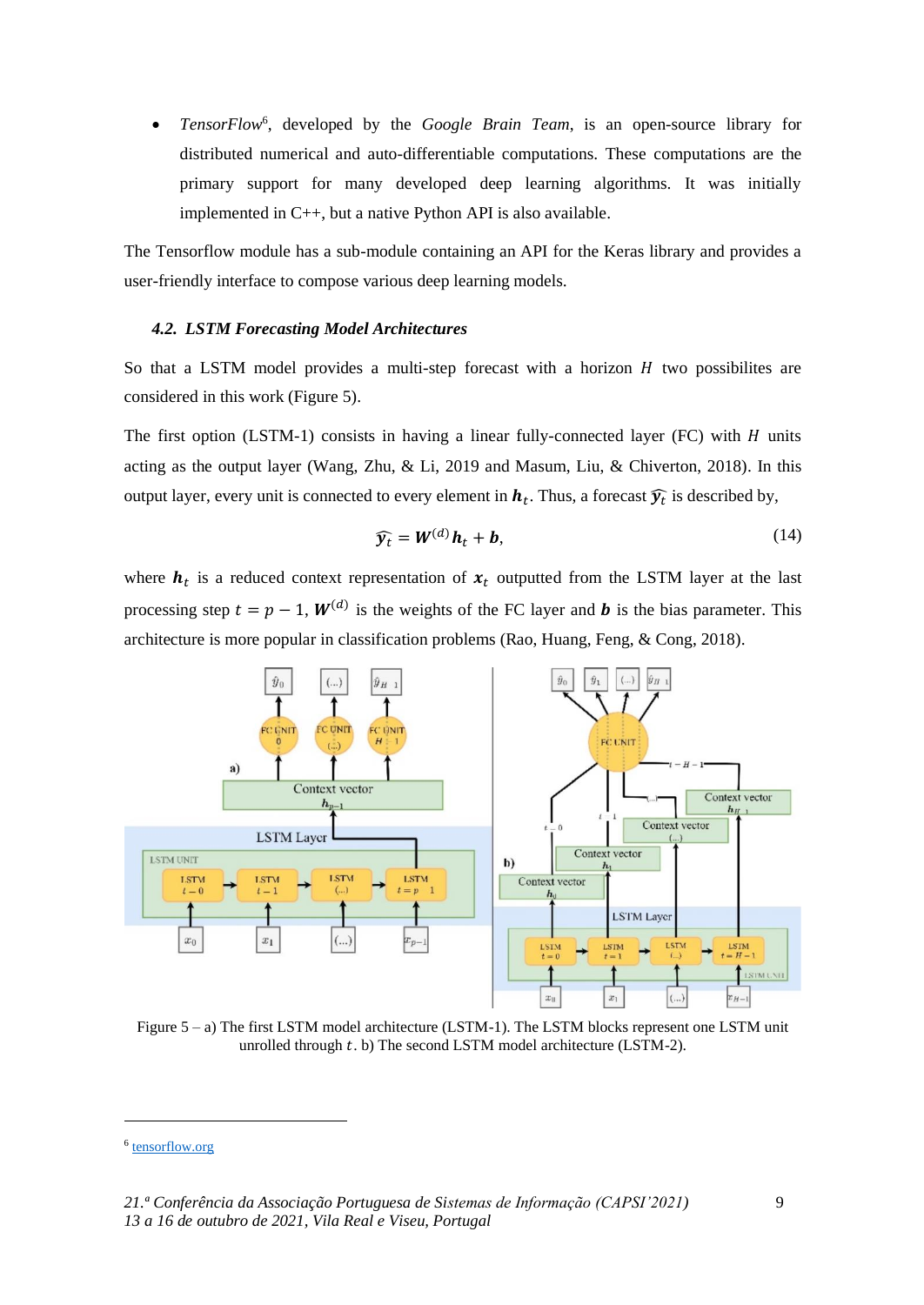The second architecture (LSTM-2) comprises in constructing one output  $\hat{y}_t$  at each processing step. This means that instead of capturing  $h_t$  only at the last step, every constructed  $h_t$  is now returned in each one. Then, a FC layer with one unit is applied in every step, one at a time, updating its weights only after concluding the last. This approach adds one constraint to its functioning: in order to produce a multi-step forecast of size  $H$  its input needs to be of the same size  $(p = H)$ , which makes the training phase computationally costly. In contrast, LSTM-1 has more flexibility since different  $p$  values can be experimented in the first option.

#### *4.3. Parameter Configuration*

In both models the LSTM layer hyperparameter *units* was set to 32 in every instance. This parameter refers to the size of the LSTM output  $h_t$  and affects the memory capacity of the LSTM. In order to keep a low complexity, the rest of the configurations have their default values as defined by Keras<sup>7</sup> except for the LSTM-2 where the parameter *return\_sequences* is set to *True* so that  $h_t$  is outputted in every processing step of the LSTM section.

In [Table 1,](#page-10-0) the number of learnable weights plus biases for each model is presented. Since in the LSTM-2 the weights of the FC unit are reused in each step it shows a considerable reduction in comparison to the FC layer present in the LSTM-1 and the model overall. Yet, despite the noticeable difference the LSTM-2 model takes much longer to train due to its input vectors having the size of  $H$ .

| Model  | <b>LSTM</b> | FC    | Total |
|--------|-------------|-------|-------|
| LSTM-1 | 4352        | 24750 | 29102 |
| LSTM-2 | 4352        |       | 4385  |

<span id="page-10-0"></span>Table 1 – Number of learnable parameters (weights and biases).

In all settings, the network was trained for 50 epochs with early stopping (*patience*  $= 5$ ) to prevent overfitting. The mean square error was assigned as the loss function and ADAM was used as the gradient descent optimizer (Kingma & Ba, 2015). No hyperparameter-tuning was conducted to improve results.

#### **5. RESULTS**

In this section, the results for each store are presented. A template is followed where results produced from both LSTM models on unstandardized versions of the data are compared with:

1. Performances obtained from standardized data;

<sup>7</sup> [www.tensorflow.org/api\\_docs/python/tf/keras/layers/LSTM](https://www.tensorflow.org/api_docs/python/tf/keras/layers/LSTM)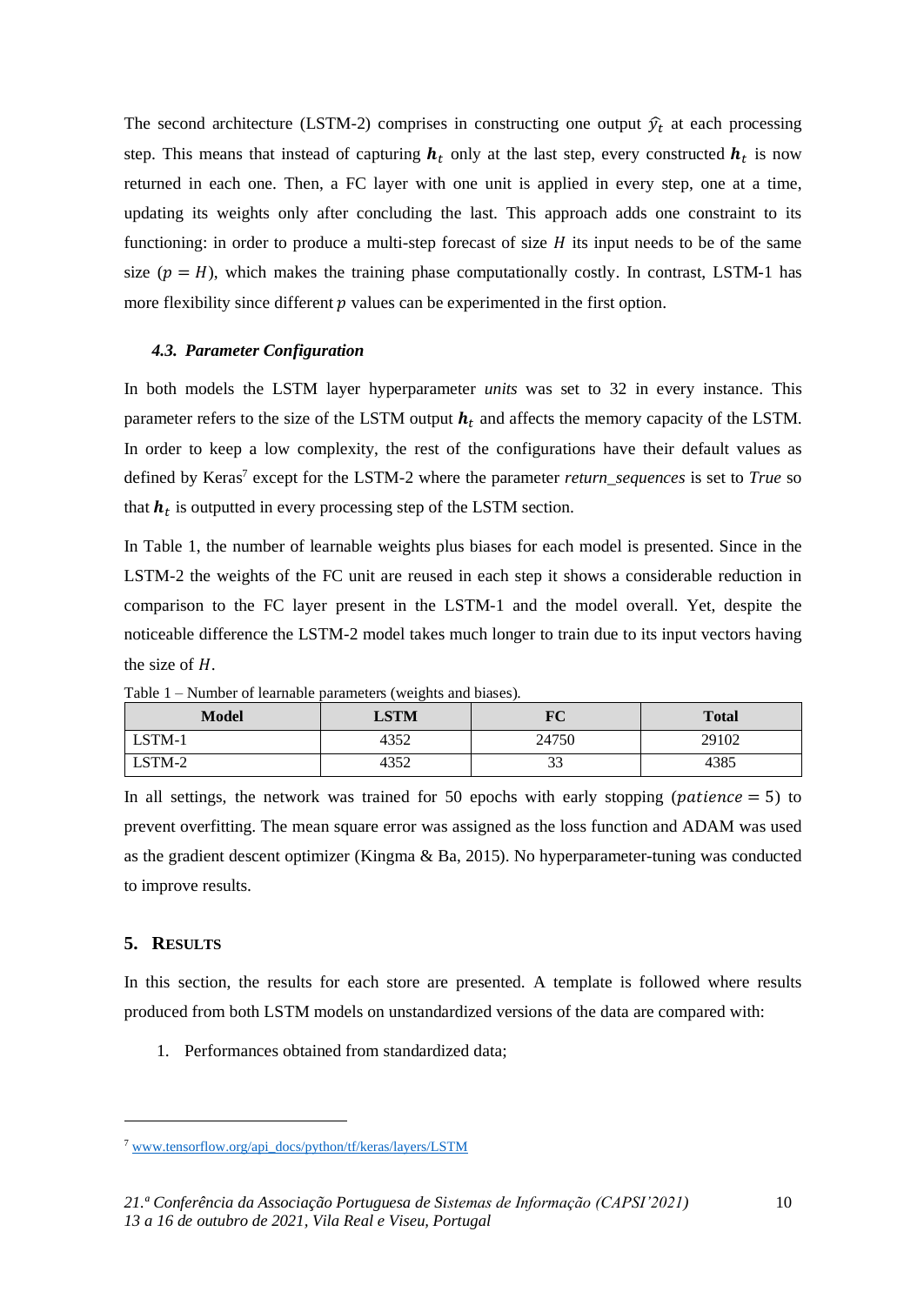2. Performances obtained from standardized data that was also preprocessed with the harmonic regression method. For simplicity, a  $K = 1$  is assumed.

The performance of a baseline naive model is also shown to not only compare performances between the three data settings but also between the models. This baseline model uses the previous H observations as forecasts and that makes it the same in both the standardized settings.

The used metrics are the mean absolute error (MAE), the root mean square error (RMSE) and the mean arctangent absolute percentage error (MAAPE) (Kim & Kim, 2016). Additionally,  $p$  values of  $\{10, 25, 50, 100, 150, 175\}$ <sup>8</sup> (maximum corresponds to a week) were tested with the LSTM-1 model.

#### *5.1. Store A*

The following tables [\(](#page-11-0)

[Table](#page-11-0) *2*,

[Table](#page-11-1) *3* and

[Table](#page-11-2) *4*) present the results for the different store A's settings. Also, **Error! Reference source not found.** and **Error! Reference source not found.** display the effects of the first and third data settings.

<span id="page-11-0"></span>Table 2 – Results with unstandardized data (Store A).

| Model                | <b>MAE</b> | <b>RMSE</b> | <b>MAAPE</b> $(\% )$ |
|----------------------|------------|-------------|----------------------|
| Naive                | 18.131     | 21.741      | 54.379               |
| LSTM-1 ( $p = 150$ ) | 11.145     | 13.594      | 38.728               |
| LSTM-2               | 12.553     | 14.935      | 43.684               |

<span id="page-11-1"></span>Table 3 – Results with standardized data (Store A).

| <b>Model</b>      | <b>MAE</b> | <b>RMSE</b> | MAAPE $(\% )$ |
|-------------------|------------|-------------|---------------|
| Naive             | 8.315      | 10.899      | 29.543        |
| LSTM-1 $(p = 50)$ | 4.859      | 6.329       | 18.205        |
| LSTM-2            | 6.584      | 9.401       | 18.953        |

<span id="page-11-2"></span>Table 4 – Results with standardized data that was detrended and deseasonalized with the harmonic regression method (Store A).

| Model             | <b>MAE</b> | <b>RMSE</b> | MAAPE $(\% )$ |
|-------------------|------------|-------------|---------------|
| Naive             | 8.315      | 10.899      | 29.543        |
| LSTM-1 $(p = 25)$ | 4.795      | 6.279       | 17.954        |
| LSTM-2            | 5.294      | 6.908       | 19.481        |

<sup>8</sup> Greater values were not tested due to computational constraints.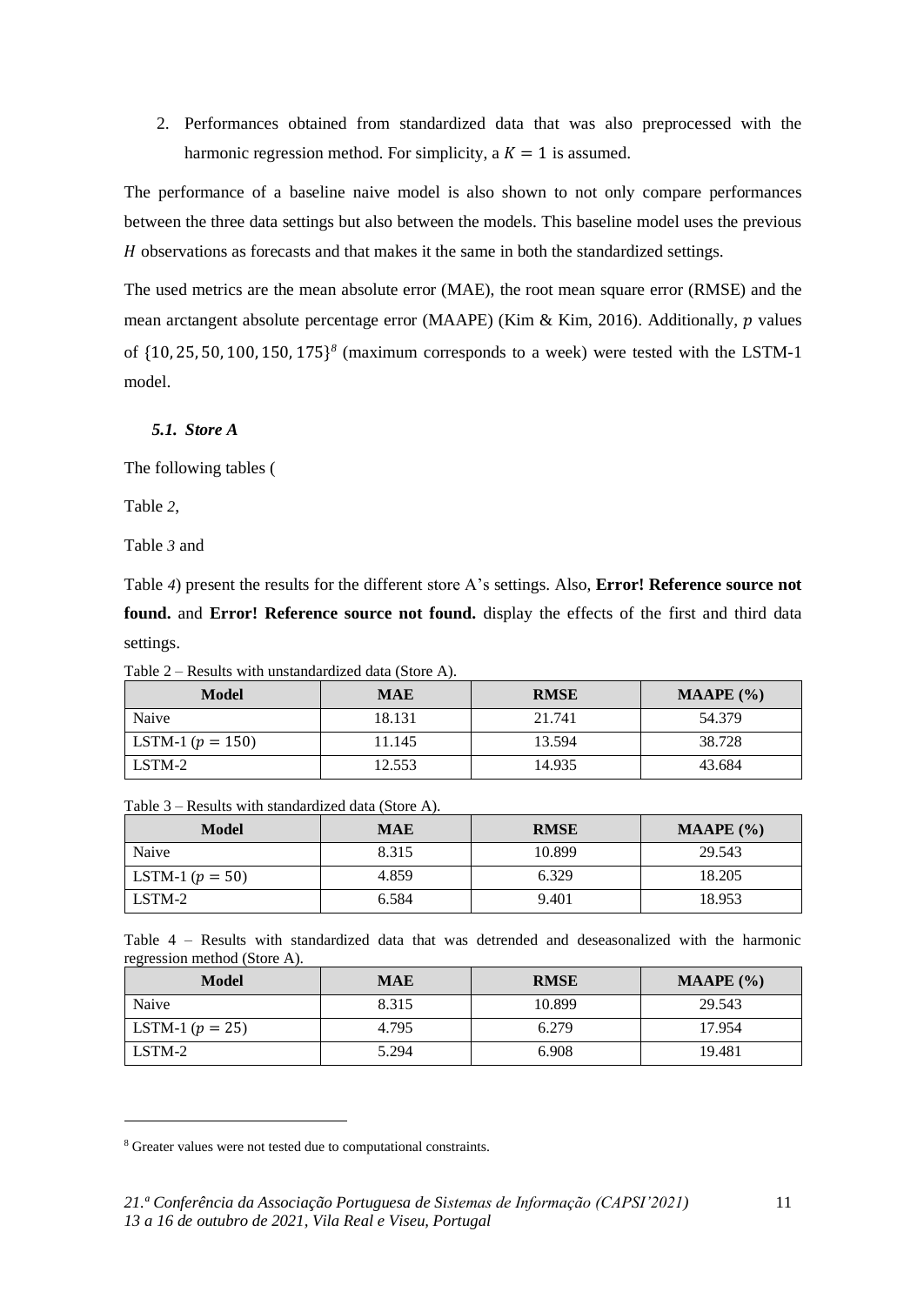

Figure 7 – LSTM-1 (p=25) and LSTM-2 performance in store A's standardized TS that was previously deseasonalized and detrended.

### *5.2. Store [B](#page-12-0)*

[Table 5](#page-12-0) to

<span id="page-12-0"></span>[Table](#page-12-1) *7* show the models' performances in store B. Similarly to the previous subsection, [Figure 6](#page-13-0) an[d Figure 7](#page-13-1) display store B's forecasts.

Table 5 – Results with unstandardized data (Store B).

| <b>Model</b>      | <b>MAE</b> | <b>RMSE</b> | <b>MAAPE</b> $(\% )$ |
|-------------------|------------|-------------|----------------------|
| Naive             | 6.517      | 8.428       | 35.502               |
| LSTM-1 $(p = 50)$ | 5.824      | 7.323       | 34.008               |
| LSTM-2            | 7.361      | 8.842       | 41.570               |

Table 6 – Results with standardized data (Store B).

| Model             | <b>MAE</b> | <b>RMSE</b> | <b>MAAPE</b> $(\% )$ |
|-------------------|------------|-------------|----------------------|
| Naive             | 5.983      | 7.678       | 32.912               |
| LSTM-1 $(p = 50)$ | 4.018      | 5.060       | 25.690               |
| LSTM-2            | 4.646      | 5.970       | 28.273               |

<span id="page-12-1"></span>Table 7 – Results with standardized data that was detrended and deseasonalized with the harmonic regression method (Store B).

| Model             | <b>MAE</b> | <b>RMSE</b> | <b>MAAPE</b> $(\% )$ |
|-------------------|------------|-------------|----------------------|
| Naive             | 5.983      | 7.678       | 32.912               |
| LSTM-1 $(p = 50)$ | 4.019      | 5.063       | 25.489               |
| LSTM-2            | 4.341      | 5.498       | 27.108               |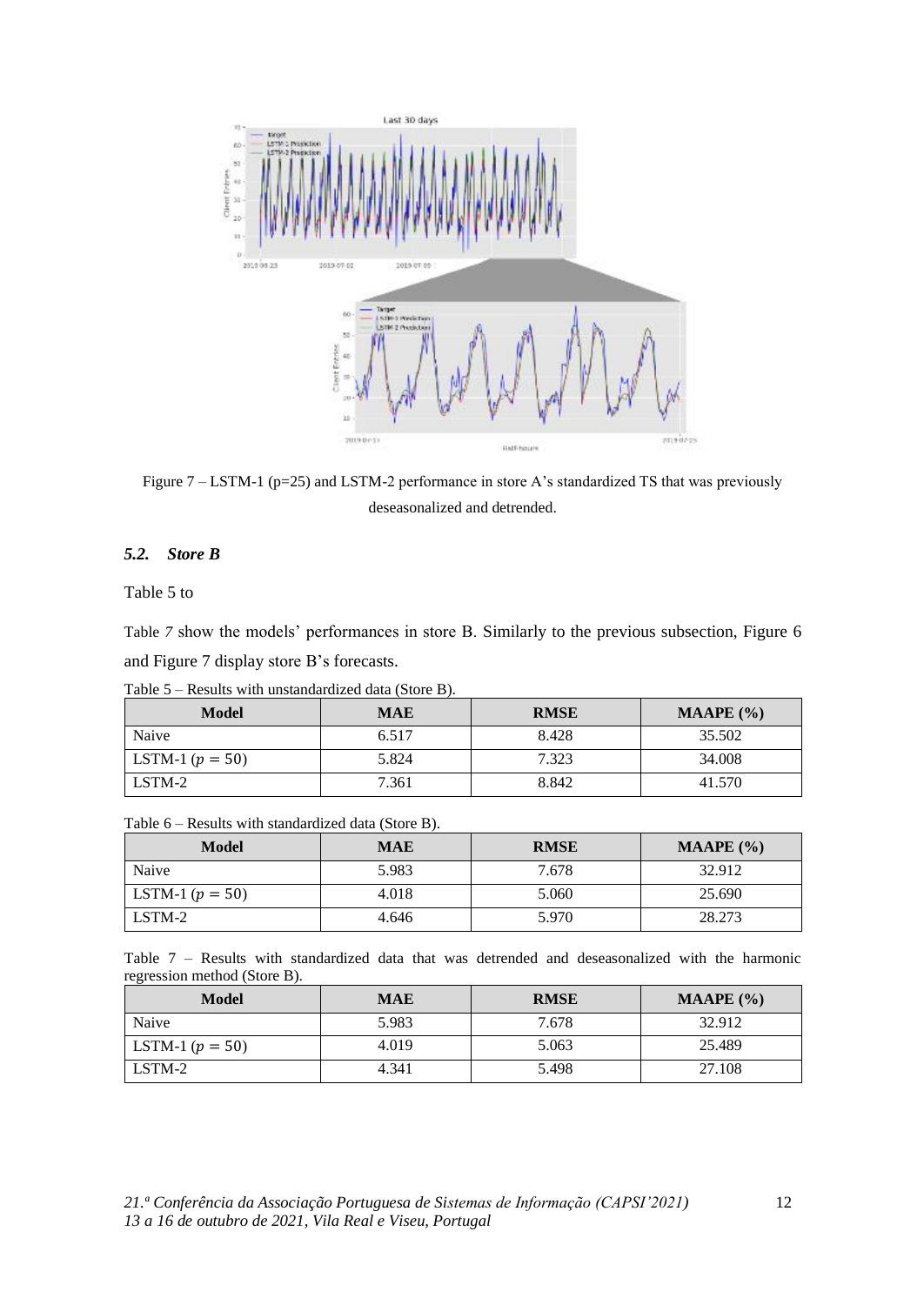

<span id="page-13-0"></span>Figure 6 – LSTM-1 ( $p = 50$ ) and LSTM-2 performance in store B's unstandardized TS.



<span id="page-13-1"></span>Figure 7 – LSTM-1 ( $p = 50$ ) and LSTM-2 performance in store B's standardized TS that was previously deseasonalized and detrended.

#### *5.3. Discussion*

While comparing results between the settings three general conclusions are drawn:

1. Results with standardized data are always better than with unstandardized data;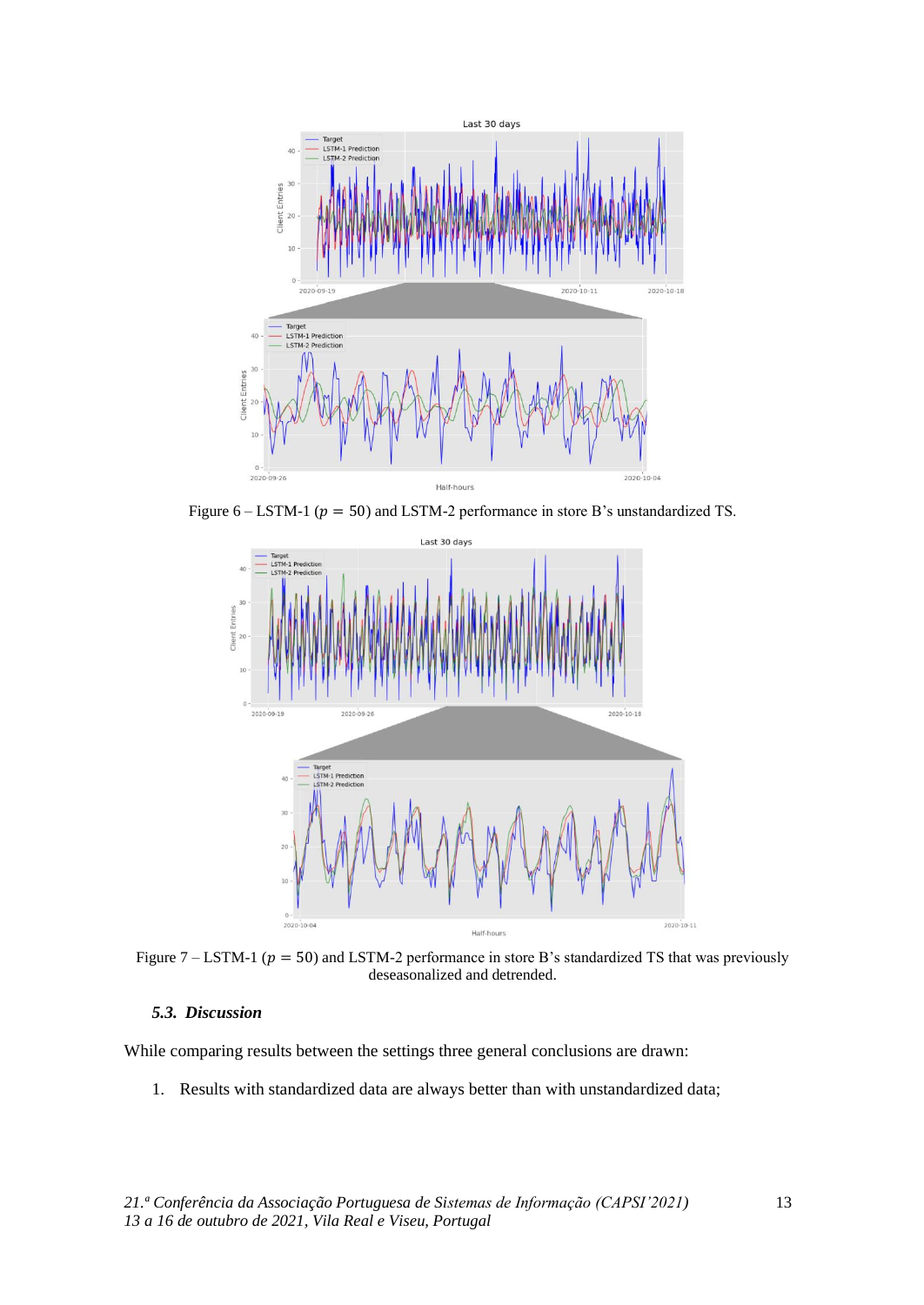- 2. Harmonic regression did not significantly improve the results, especially on store A. This is aligned with the intuition that ANNs are able to model TSs in an autonomous fashion (Gorr, 1994);
- 3. Overall, store A shows better results than store B and that might be justified by the negative influence of the COVID-19 lockdown observed in store B or that combined with the imputation method being more severe on the integrity of the data.

In between models some points also take place:

- 1. Both LSTM models were in great part better than the baseline model.
- 2. The LSTM-1 model configured with its best  $p$  was the best model in all standardized settings. Despite the small difference in performance, a possible reason for the LSTM-2 model having worse results is the fact that the first predictions  $(\widehat{y}_0)$  in the model do not have available any context of the past;
- 3. No relationship can be rigorously assumed between  $p$  and the results obtained with the LSTM-1. Despite the need for more research, the crude deduction that p should be greater or at least equal to the longest seasonal period (in this case,  $z = 25$ ) can be made.

#### **6. CONCLUSION**

In this paper, customer flow forecasts for two retail shops with high-frequency TSs were produced with two LSTM models on raw data and on two preprocessing setups: both standardize the shops' schedules but one of them also applies a harmonic regression method to remove trend and seasonality. Each of the scenarios presents better results than the other but the demonstration of the positive impact of data standardization is the major contribution of this work. A disadvantage of standardization, however, is the constrainment of predicting a predefined schedule. Although, this can be overcome by using models developed for other schedules, this is left for future work, as the fine-tuning of the LSTMs and the preprocessing harmonic regression models to obtain preciser verdicts.

#### **REFERENCES**

- Dong, Z., Yang, D., Reindl, T., & Walsh, W. M. (2013). Short-term solar irradiance forecasting using exponential smoothing state space model. *Energy*, *55*, 1104–1113. https://doi.org/10.1016/j.energy.2013.04.027
- Gers, F. A., Schmidhuber, J., & Cummins, F. (2000). Learning to forget: Continual prediction with LSTM. *Neural Computation*, *12*(10), 2451–2471. https://doi.org/10.1162/089976600300015015
- Gorr, W. L. (1994). Editorial: Research prospective on neural network forecasting. *International Journal of Forecasting*, *10*(1), 1–4. https://doi.org/10.1016/0169-2070(94)90044-2

*21.ª Conferência da Associação Portuguesa de Sistemas de Informação (CAPSI'2021) 13 a 16 de outubro de 2021, Vila Real e Viseu, Portugal*